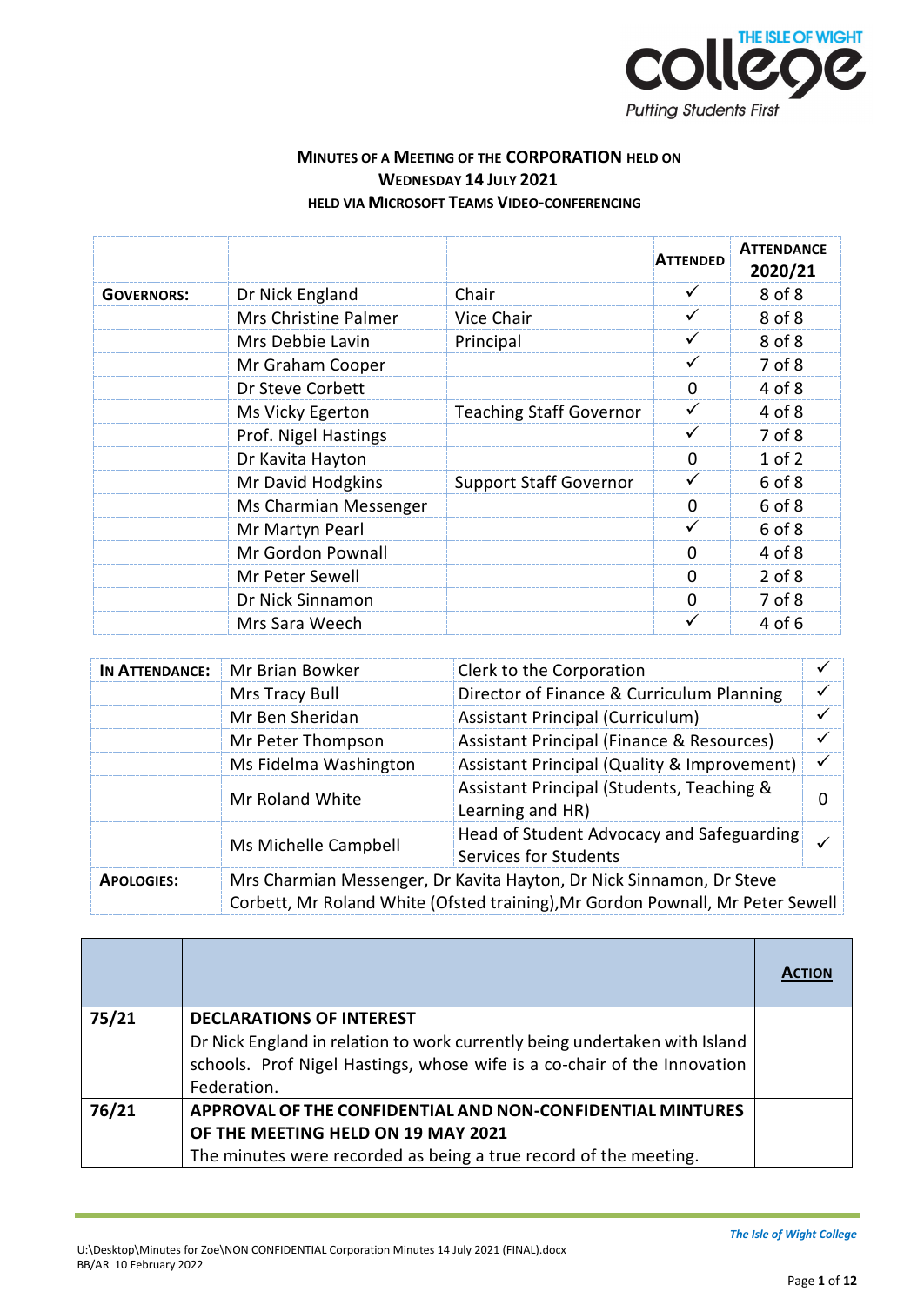

|       |                                                                                                                                                                                                                                                                                                                                                                                                                                                                                                                              | <b>ACTION</b> |
|-------|------------------------------------------------------------------------------------------------------------------------------------------------------------------------------------------------------------------------------------------------------------------------------------------------------------------------------------------------------------------------------------------------------------------------------------------------------------------------------------------------------------------------------|---------------|
|       |                                                                                                                                                                                                                                                                                                                                                                                                                                                                                                                              |               |
| 77/21 | <b>MATTERS ARISING FROM THE MINUTES OF THE MEETING HELD 19 MAY</b><br>2021<br>It was NOTED that all the matters arising had been addressed.                                                                                                                                                                                                                                                                                                                                                                                  |               |
|       |                                                                                                                                                                                                                                                                                                                                                                                                                                                                                                                              |               |
| 78/21 | RE-APPOINTMENT OF GOVERNOR, APPOINTMENT OF EXTERNAL<br><b>GOVERNOR AND APPOINTMENT OF TEACHING STAFF GOVERNOR</b><br>The Corporation approved:                                                                                                                                                                                                                                                                                                                                                                               |               |
|       | Reappointment of Dr Nick England as a governor for a 4-year<br>i)<br>term, from 1 August 2021 until 31 July 2025.                                                                                                                                                                                                                                                                                                                                                                                                            |               |
|       | ii) Appointment of Mrs Jessica Garbett for a 4-year term from 1<br>August 2021 to 31 July 2025.                                                                                                                                                                                                                                                                                                                                                                                                                              |               |
|       | iii) Appointment of Ms Bryony Willett as the Teaching Staff Governor<br>for a 2-year term, from 1 August to 2021 to 31 July 2023.                                                                                                                                                                                                                                                                                                                                                                                            |               |
| 79/21 | APPOINTMENT OF CHAIR AND VICE CHAIR OF CORPORATION                                                                                                                                                                                                                                                                                                                                                                                                                                                                           |               |
|       | The Chair and Vice Chair of the Corporation left the meeting at this point.                                                                                                                                                                                                                                                                                                                                                                                                                                                  |               |
|       | The Corporation elected Dr Nick England as Chair of Corporation for the<br>2021/22 academic year and Mrs Christine Palmer was elected as Vice<br>Chair of Corporation for the academic year 2021/22.                                                                                                                                                                                                                                                                                                                         |               |
|       | Dr Nick England and Mrs Christine Palmer re-joined the meeting.                                                                                                                                                                                                                                                                                                                                                                                                                                                              |               |
| 80/21 | FINAL CALENDAR OF CORPORATION MEETINGS 2021/22<br>The Clerk informed Members that two changes had been made to the<br>draft meetings calendar and the final version would be circulated<br>following the meeting.                                                                                                                                                                                                                                                                                                            | <b>Clerk</b>  |
|       | The Corporation APPROVED the Calendar of Corporation meetings.                                                                                                                                                                                                                                                                                                                                                                                                                                                               |               |
| 81/21 | <b>CHAIR'S BUSINESS/RATIFICATION OF CHAIR'S ACTION (NE)</b><br>The Chair started by congratulating the College on achieving University<br>Centre status; Fidelma Washington on her recent appointment as Deputy<br>Principal of the College and the Principal and SMT for their outstanding<br>work during the year and for arranging an excellent College awards day.<br>He felt that the day had been very successful, in particular the Head of<br>Department videos which were of a very high quality. He added that the |               |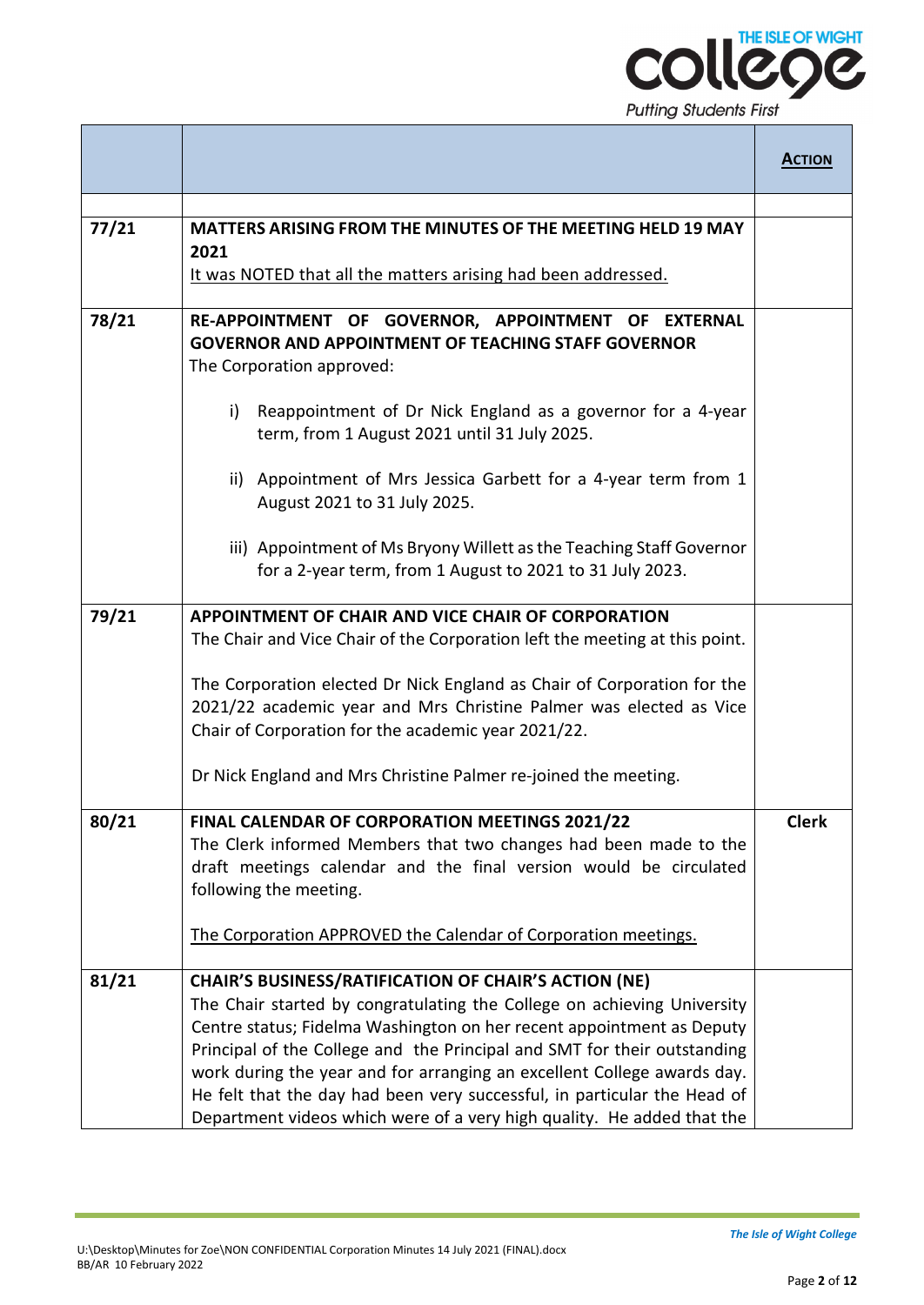

|       |                                                                                                                                                                                                                                                                                                                                                                                                                                                                                                                                                                                                                                                                                                                                                                  | <b>ACTION</b> |
|-------|------------------------------------------------------------------------------------------------------------------------------------------------------------------------------------------------------------------------------------------------------------------------------------------------------------------------------------------------------------------------------------------------------------------------------------------------------------------------------------------------------------------------------------------------------------------------------------------------------------------------------------------------------------------------------------------------------------------------------------------------------------------|---------------|
|       | Lord Lieutenant had attended the awards ceremony and left with a very<br>positive impression of the College.                                                                                                                                                                                                                                                                                                                                                                                                                                                                                                                                                                                                                                                     |               |
|       | The Chair informed Members that he and the Principal had held a meeting<br>with Bob Seely MP, Philip Walker (Hampshire Education) and<br>Debbie Andre (education lead for IOW council). The Chair said that it was<br>a good meeting but discussions confirmed that an Island university<br>campus is not feasible at present: too many Island students wish to study<br>on the mainland and it is difficult to attract people from the mainland to<br>study here. It is also highly unlikely that the College could attract sufficient<br>numbers (well over a thousand, if not more) to make such a campus<br>finically viable.                                                                                                                                |               |
|       | The Chair continued by congratulating the College on achieving several<br>successful capital bids and said that he would be contacting all governors<br>to conduct an annual appraisal in early September.                                                                                                                                                                                                                                                                                                                                                                                                                                                                                                                                                       |               |
|       | He reminded Members that Dr Nick Sinnamon was retiring from his role<br>as a Governor after 12 years. He said that Dr Sinnamon had been a really<br>valuable member of Corporation and in particular as Chair of the Audit<br>Committee. It was noted that he would remain as a co-optee on the Audit<br>Committee. The Chair reminded Members that Vicky Egerton was<br>finishing her two-year term as a Staff Governor and thanked Vicky for her<br>contribution at Corporation meetings. He concluded by thanking Julie<br>Cobb for being a highly organised support for Governors and in particular<br>for the diligent and patient way in which she had trained Governors in<br>accessing electronic papers. He wished Julie well in her future retirement. |               |
|       | In conclusion, the Chair thanked all Governors for their significant effort<br>during the year and in particular for the efficient and effective way they<br>had attended Teams meetings with unfailing enthusiasm.                                                                                                                                                                                                                                                                                                                                                                                                                                                                                                                                              |               |
|       | Julie Cobb left the meeting at this point.                                                                                                                                                                                                                                                                                                                                                                                                                                                                                                                                                                                                                                                                                                                       |               |
| 82/21 | <b>ESFA: 3 YEAR FINANCIAL FORECAST</b><br>The Director of Finance reminded Members that the College is required<br>to submit a 3-year plan covering the predicted outturn for 2020/21, a<br>budget for 2021/22 and a forecast for 2022/23. The final version is<br>signed off by the accounting officer (the Principal) and sent to the ESFA<br>before the end of July.                                                                                                                                                                                                                                                                                                                                                                                          |               |
|       | She said that the College is planning a small surplus for each of the 3<br>years and the College will continue to have a financial health rating of                                                                                                                                                                                                                                                                                                                                                                                                                                                                                                                                                                                                              |               |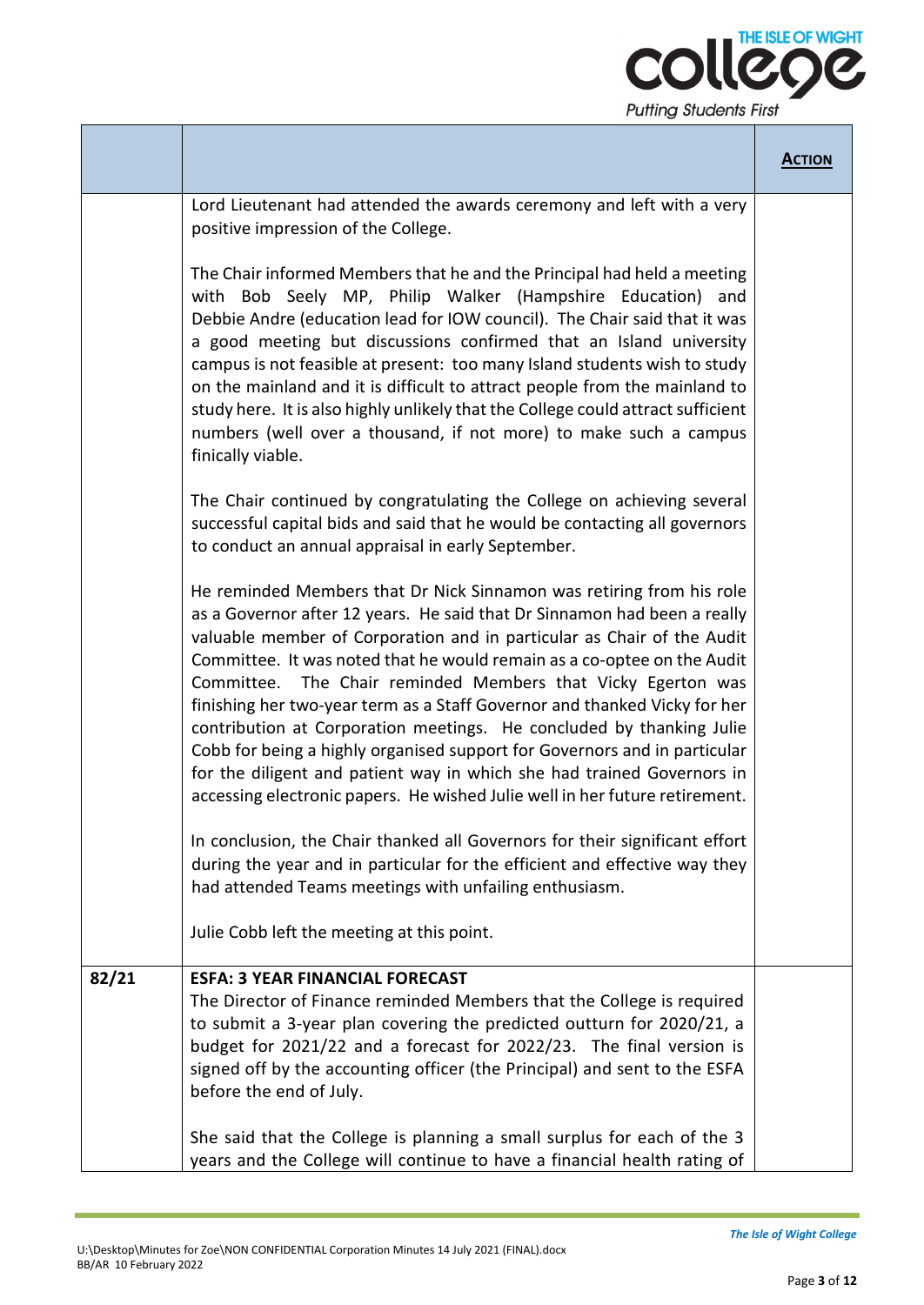

|       |                                                                                                                                                                                                                                                                                                                                                                                                                                                                                                                                                                                                                                                                                                                                                                                                                                                                                                                                                                                                                                                                                                                                                                                                                                                                                                                      | <b>ACTION</b> |
|-------|----------------------------------------------------------------------------------------------------------------------------------------------------------------------------------------------------------------------------------------------------------------------------------------------------------------------------------------------------------------------------------------------------------------------------------------------------------------------------------------------------------------------------------------------------------------------------------------------------------------------------------------------------------------------------------------------------------------------------------------------------------------------------------------------------------------------------------------------------------------------------------------------------------------------------------------------------------------------------------------------------------------------------------------------------------------------------------------------------------------------------------------------------------------------------------------------------------------------------------------------------------------------------------------------------------------------|---------------|
|       | Good, with all bank covenants met. A Member commented that the<br>financial plan looks prudent and said that the external auditors thought<br>that the Governors should be very focussed on 'going concerns' and<br>asked whether this was a good time to respond to them. The Director<br>said that work was being undertaken with auditors to address this at the<br>year end. A further question was asked regarding how confident the<br>College is that the staffing savings identified in the plan will be<br>implemented in a timely manner. The Assistant Principal (Finance &<br>Resources) explained the significant work being undertaken to identify<br>under-deployment of staff and the a review of the time required to<br>achieve an apprenticeship. He stated that potential savings of £200-<br>300k may be achieved in these two areas.<br>The Chair said that it was important to take a long-term perspective as<br>he could remember in 2007/8 the College taking out a loan for the $6th$<br>Form Centre and final settlement of the loan seemed a distant prospect.<br>However, the repayment date is now significantly closer.<br>The Corporation APPROVED the Colleges 3-year financial forecast; to be<br>submitted to the ESFA (Education and Skills Funding Agency) by 31 July<br>2021. |               |
| 83/21 | MONTHLY FINANCE REPORT: MANAGEMENT ACCOUNTS FOR 11<br><b>MONTHS TO JUNE 2021</b><br>The Director of Finance took Members through her report which indicate<br>that the College's management accounts for the 11 months to June 2021<br>show an operating surplus of £477k (budget forecast of £31k adverse)<br>excluding staff restructuring. This results in a £508k year to date<br>favourable variant.<br>The Corporation CONSIDERED the report.                                                                                                                                                                                                                                                                                                                                                                                                                                                                                                                                                                                                                                                                                                                                                                                                                                                                  |               |
| 84/21 | <b>ESFA FINANCE DASHBOARD</b><br>With the agreement of the meeting the Director of Finance took<br>Members through the ESFA Finance Dashboard, which was part of the<br>Principal's report later in the agenda.<br>The Director of Finance reminded Members that the Finance Dashboard<br>provides key benchmarking information for the Isle of Wight College,<br>against the averages of those colleges who submitted their<br>benchmarking data (finance plan January 2021).                                                                                                                                                                                                                                                                                                                                                                                                                                                                                                                                                                                                                                                                                                                                                                                                                                       |               |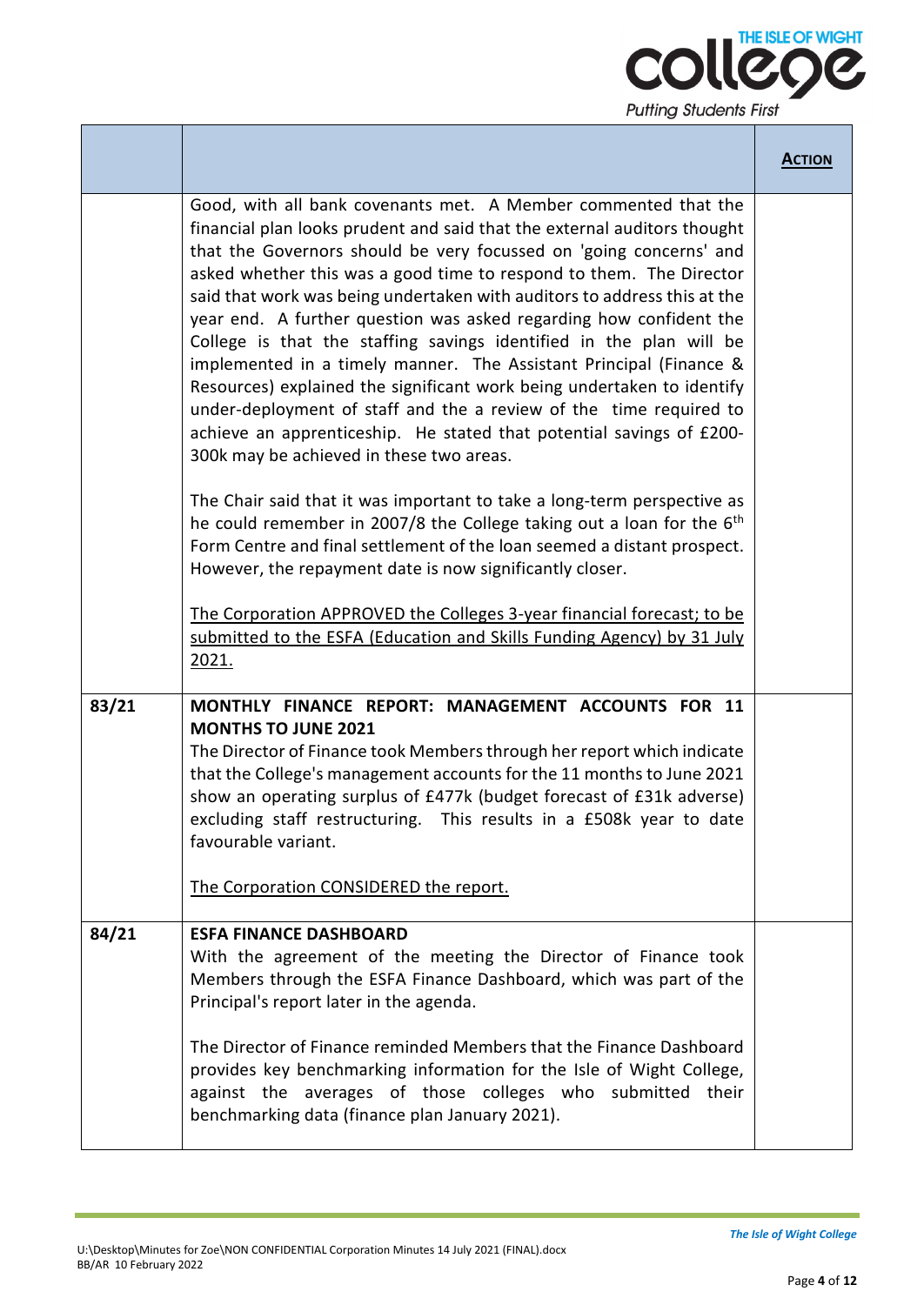

|       |                                                                                                                                                                                                                                                                                                                                                                                                                                                                                                                                                                                                                                                                                                                                                                                                                                                                                                                                                                                          | <b>ACTION</b> |
|-------|------------------------------------------------------------------------------------------------------------------------------------------------------------------------------------------------------------------------------------------------------------------------------------------------------------------------------------------------------------------------------------------------------------------------------------------------------------------------------------------------------------------------------------------------------------------------------------------------------------------------------------------------------------------------------------------------------------------------------------------------------------------------------------------------------------------------------------------------------------------------------------------------------------------------------------------------------------------------------------------|---------------|
|       | Members thanked the Director of Finance for an excellent report that<br>was very clear and had been explained in a very succinct manner.                                                                                                                                                                                                                                                                                                                                                                                                                                                                                                                                                                                                                                                                                                                                                                                                                                                 |               |
|       | The Corporation CONSIDERED the report.                                                                                                                                                                                                                                                                                                                                                                                                                                                                                                                                                                                                                                                                                                                                                                                                                                                                                                                                                   |               |
| 85/21 | VAT/MULTISKILLS/DELAMITE ANNUAL REPORT<br>The Director of Finance informed Members that she would be meeting<br>with the external auditors and will provide a report for the October 2021<br>Corporation meeting.<br>The Corporation NOTED the report.                                                                                                                                                                                                                                                                                                                                                                                                                                                                                                                                                                                                                                                                                                                                   |               |
| 86/21 | <b>AUDIT COMMITTEE MEETING REPORT: JUNE 2021</b><br>The Assistant Principal informed Members that his report covers the<br>recommendations arising from the Audit Committee meeting on 21 June<br>2021. He said that the report should be considered alongside the minutes<br>from that meeting.<br><b>External Audit Planning Memorandum</b><br>The Corporation APPROVED the External Audit Planning Memorandum.<br><b>Accounting Policies</b><br>The Corporation APPROVED the Accounting Policies and Procedures.<br><b>Financial Regulations and Procedures</b><br>The Corporation APPROVED the Financial Regulations and Procedures.                                                                                                                                                                                                                                                                                                                                                 |               |
| 87/21 | <b>ARAMARK CONTRACT 2021/22</b><br>The Assistant Principal (Finance & Resources) said that Aramark<br>approached the College during the first lock down and sought to change<br>the terms of the contract to a cost+ model, essentially passing the "risk of<br>financial losses" to the College. Aramark would like to continue with this<br>arrangement but the College asked them to consider a number of income<br>scenarios to allow the College to assess the financial contribution it would<br>need to make to maintain delivery. The Assistant Principal outlined some<br>of the financial scenarios and identified some of the risks; that students<br>would not have access to catering provision at the College in September<br>2021; that contract costs for maintaining Aramark as a provider would be<br>in the region of £50,000 and the loss of a catering service would be a risk<br>in returning the College to normality following lockdown and its<br>restrictions. |               |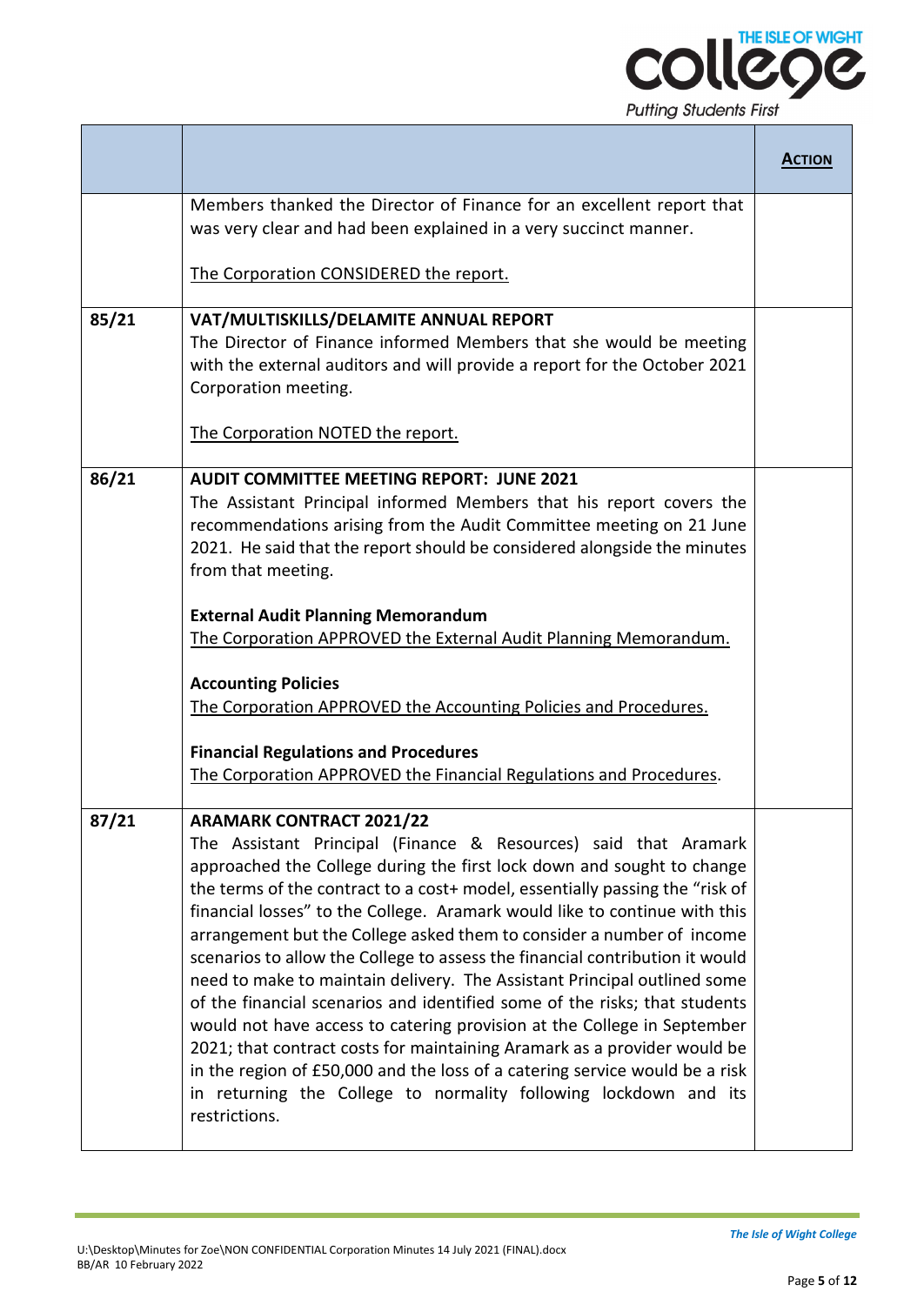

|       |                                                                                                                                                                                                                                                                                                                                                                                                                                                                                                                                                                                                                                                                                                                                                                                                                                                                                                                                                                                                                                                                 | <b>ACTION</b> |
|-------|-----------------------------------------------------------------------------------------------------------------------------------------------------------------------------------------------------------------------------------------------------------------------------------------------------------------------------------------------------------------------------------------------------------------------------------------------------------------------------------------------------------------------------------------------------------------------------------------------------------------------------------------------------------------------------------------------------------------------------------------------------------------------------------------------------------------------------------------------------------------------------------------------------------------------------------------------------------------------------------------------------------------------------------------------------------------|---------------|
|       | A Member commented that the downsides to the College if Aramark<br>refuse to maintain the contract are significant and asked how easily the<br>College would find an alternative supplier. A further question was asked<br>regarding whether the College would consider operating the service in-<br>house and the Assistant Principal responded in detail to both of the above<br>questions.                                                                                                                                                                                                                                                                                                                                                                                                                                                                                                                                                                                                                                                                   |               |
|       | The Corporation APPROVED Aramark maintaining the contract for<br>2021/22 on the revised terms and conditions agreed in 2020/21 and with<br>the potential of fundamental contract review and tendering in 2022/23.                                                                                                                                                                                                                                                                                                                                                                                                                                                                                                                                                                                                                                                                                                                                                                                                                                               |               |
| 88/21 | TUITION & OTHER FEES POLICY (INCLUDING FEE REMISSION)<br>The Assistant Principal told Members that the setting of the fees policy is<br>a critical component in securing both demand and income for College<br>courses. Stability in the "pricing" strategy will be critical in supporting<br>business recovery alongside increased adult funding flexibility.<br>The<br>Assistant Principal concluded by stating that the recommended policy<br>highlights the additional flexibilities for adult provision as part of the<br>National Skills Offer and highlights the ESFA's reforms for subcontracting<br>arrangements.<br>The Corporation APPROVED the tuition and other fees policy for 2021/22.                                                                                                                                                                                                                                                                                                                                                           |               |
| 89/21 | PARTNER CONTRACTS: PLATFORM ONE/ UKSA/ PORTSMOUTH IN THE<br><b>COMMUNITY 2021/22</b><br>The Deputy Principal informed Members that the ESFA are implementing<br>a series of reforms to strengthen their oversight of subcontracting in the<br>FE sector. Details of the reforms were published in March 2021 and will<br>be fully implemented in the next 3 years with a view to significantly<br>reducing FE subcontracting. She said that the College has successfully<br>contracted specialist provision to partners for many years and will<br>continue to contract in 2021/22.<br>However, she said that the Governors must be satisfied that all<br>subcontracting meets the College's strategic aims, enhances the quality of<br>its offer to students and assure themselves that the College is not<br>franchising to meet short term funding objectives. She added that they<br>must approve the College's educational rationale for subcontracting on an<br>annual basis.<br>It was noted that the College must publish its educational rationale for |               |
|       | subcontracting and its fees and charges policy for subcontracting on its<br>website by 31 October 2021. In addition, Governors must be satisfied that                                                                                                                                                                                                                                                                                                                                                                                                                                                                                                                                                                                                                                                                                                                                                                                                                                                                                                           |               |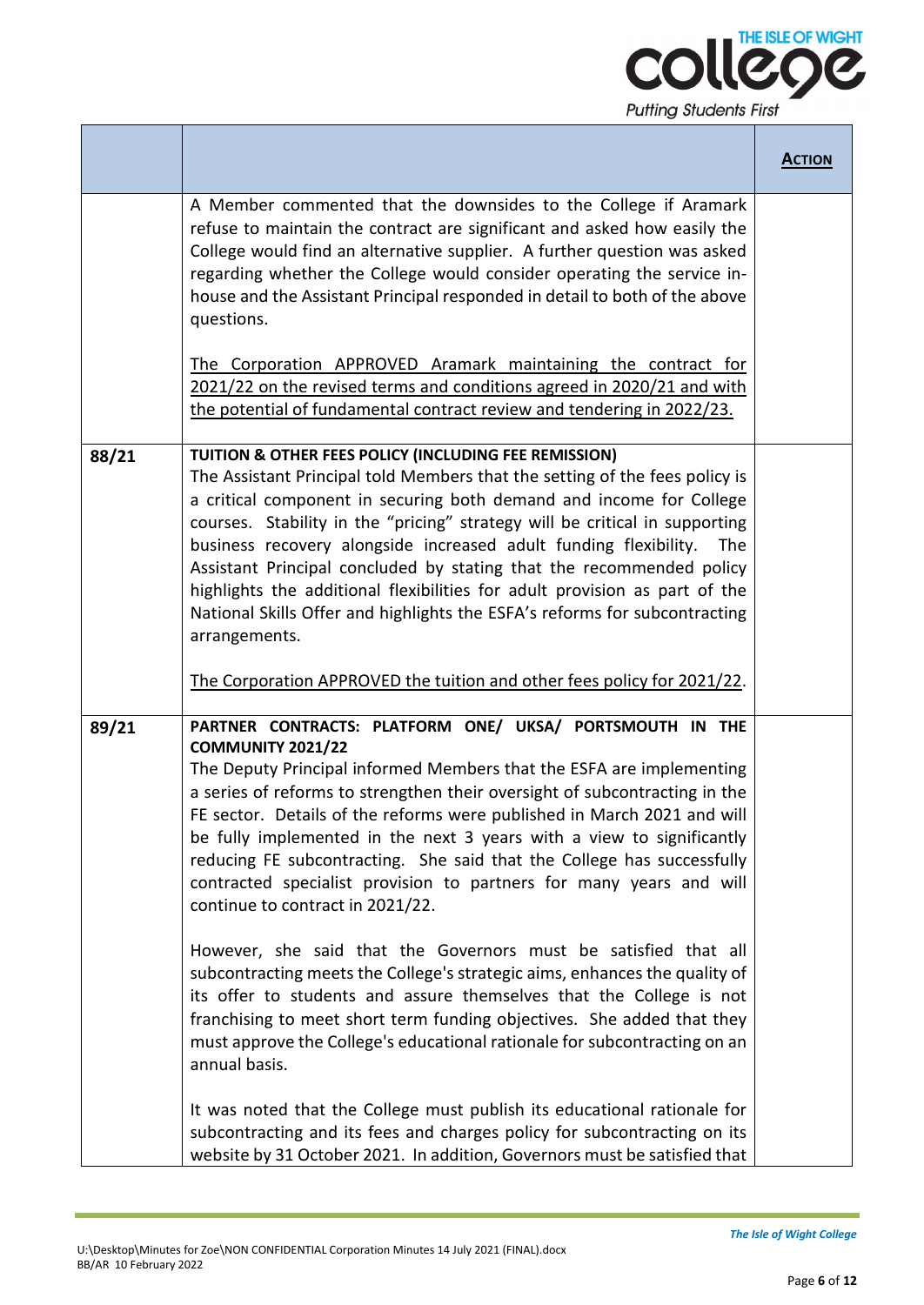

|       |                                                                                                                                                                                                                                                                                                                                                                                                                                                                                                                                                                                                                                                                                                                                                                                                                                                                                                                                                                                                                                               | <b>ACTION</b> |
|-------|-----------------------------------------------------------------------------------------------------------------------------------------------------------------------------------------------------------------------------------------------------------------------------------------------------------------------------------------------------------------------------------------------------------------------------------------------------------------------------------------------------------------------------------------------------------------------------------------------------------------------------------------------------------------------------------------------------------------------------------------------------------------------------------------------------------------------------------------------------------------------------------------------------------------------------------------------------------------------------------------------------------------------------------------------|---------------|
|       | there are effective governance arrangements and appropriate control,<br>reporting and delegation systems in place. Members noted the links in the<br>report to "reforms to subcontracting education for learners over 16".<br>The Corporation CONSIDERED the report and APPROVED the partner<br>contracts with Platform One, UKSA and Portsmouth in the Community for<br>2021/22.                                                                                                                                                                                                                                                                                                                                                                                                                                                                                                                                                                                                                                                             |               |
| 90/21 | <b>PRINCIPAL'S REPORT</b><br>The Principal took Members through her report which addressed teacher<br>assessed grades, capital funding and DfE digital and technical skills<br>bootcamps.<br>The Principal responded in detail to questions and elaborated on the terms<br>for delivering digital and technical skills bootcamps.<br>A Member said that he had noted that the government had recently<br>completed a review of Level 3 qualifications and the Principal provided a<br>brief overview of the potential changes but stressed that final details are<br>not yet available.<br>The Chair concluded discussion by drawing attention to Annex 1, "Update<br>on active capital bids" which reflects the significant amount of hard work<br>by College staff to secure the successful bids.<br>The Corporation CONSIDERED the report.                                                                                                                                                                                                 |               |
| 91/21 | RISK REGISTER/SUMMARY OF HIGH LEVEL RISKS<br>The Assistant Principal (Finance & Resources) reminded Members that the<br>Risk Register is reviewed at least termly by the leadership team of the<br>College. A full register is reported to the Audit Committee at each of its<br>meetings, with the summary chronology reported at the Corporation<br>following that meeting. He added that the College Risk Register is also<br>reviewed as part of the 3-year cycle of internal audit. This was last<br>undertaken in the Autumn Term 2020 to assess the effectiveness of<br>controls in place, focussing on those designed to mitigate risk in achieving<br>key objectives.<br>The Assistant Principal then outlined the key areas that were reviewed in<br>May 2021 by the leadership team stating that significant focus was given<br>to the risks associated with the six capital funding bids submitted by the<br>College. He then provided Members with details of the amendments<br>made to the Risk Register following that review. |               |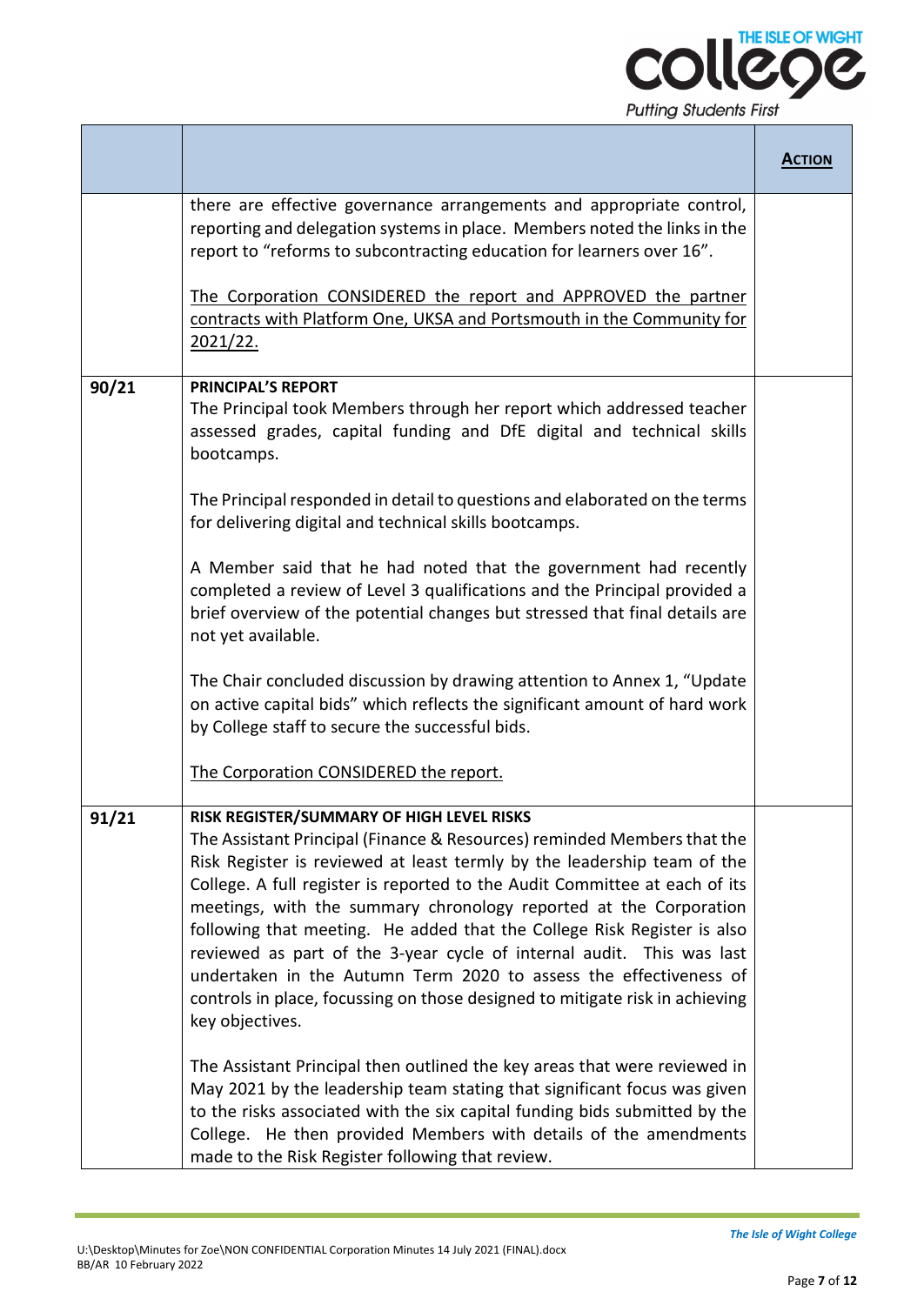

|       |                                                                                                                                                                                                                                                                                                                                                                                                                                                                                                                                                                                                                                                                                                                                                                                                                                                                                                                                                                                                                                                                                                                                                   | <b>ACTION</b> |
|-------|---------------------------------------------------------------------------------------------------------------------------------------------------------------------------------------------------------------------------------------------------------------------------------------------------------------------------------------------------------------------------------------------------------------------------------------------------------------------------------------------------------------------------------------------------------------------------------------------------------------------------------------------------------------------------------------------------------------------------------------------------------------------------------------------------------------------------------------------------------------------------------------------------------------------------------------------------------------------------------------------------------------------------------------------------------------------------------------------------------------------------------------------------|---------------|
|       | A Member asked whether the risk associated with the availability of<br>construction materials and associated price increases had been<br>considered. The Assistant Principal said that it had not been considered<br>directly but the question was helpful. He said that although the College is<br>not directly involved in procurement of materials he will raise this matter<br>at the next risk review.                                                                                                                                                                                                                                                                                                                                                                                                                                                                                                                                                                                                                                                                                                                                       |               |
|       | A Member commented that he was struck by the fact that there has been<br>very little change in the Risk Register during the last 2 years. A lengthy<br>discussion ensued and the Assistant Principal explained that it takes a<br>significant shift in a risk to change the associated score. He reassured<br>Members that a fundamental review of the register last year focussed on<br>a high-level moderation of scoring. The Principal stated that the risks have<br>changed over the last 2 years, have been monitored and assessed and she<br>was comfortable with the identified risks and the associated scoring. The<br>Chair of the Audit Committee added that the Risk Register was<br>interrogated thoroughly at Audit meetings and that he was comfortable<br>with the process for identifying and mitigating risk.<br>The Corporation CONSIDERED the report.                                                                                                                                                                                                                                                                        |               |
| 92/21 | MONITORING OF HIGH-LEVEL PERFORMANCE INDICATORS 2020/21<br>The Deputy Principal took Members through her report and reminded<br>them that its purpose was to monitor progress against the high-level<br>performance indicators set by Corporation for 2020/21.<br>She drew<br>attention to the detail in the headline summary section of the report and<br>focussed on the nine performance measures, with their associated targets,<br>set by Corporation. She provided an update on the progress made against<br>the targets to June 2021 and stated that the attached spreadsheet also<br>rated progress to date on targets where they are considered to be amber<br>or red.<br>A Member commented that in relation to the 19+ groups it is clear they<br>have been impacted by Covid-19 and that along with low student numbers<br>this can distort the data. He then asked about progress with small and<br>medium sized enterprises (SME'S) and recruitment. The Deputy Principal<br>explained the current position and the significant work being undertaken<br>by the College to support SME'S.<br>The Corporation CONSIDERED the report. |               |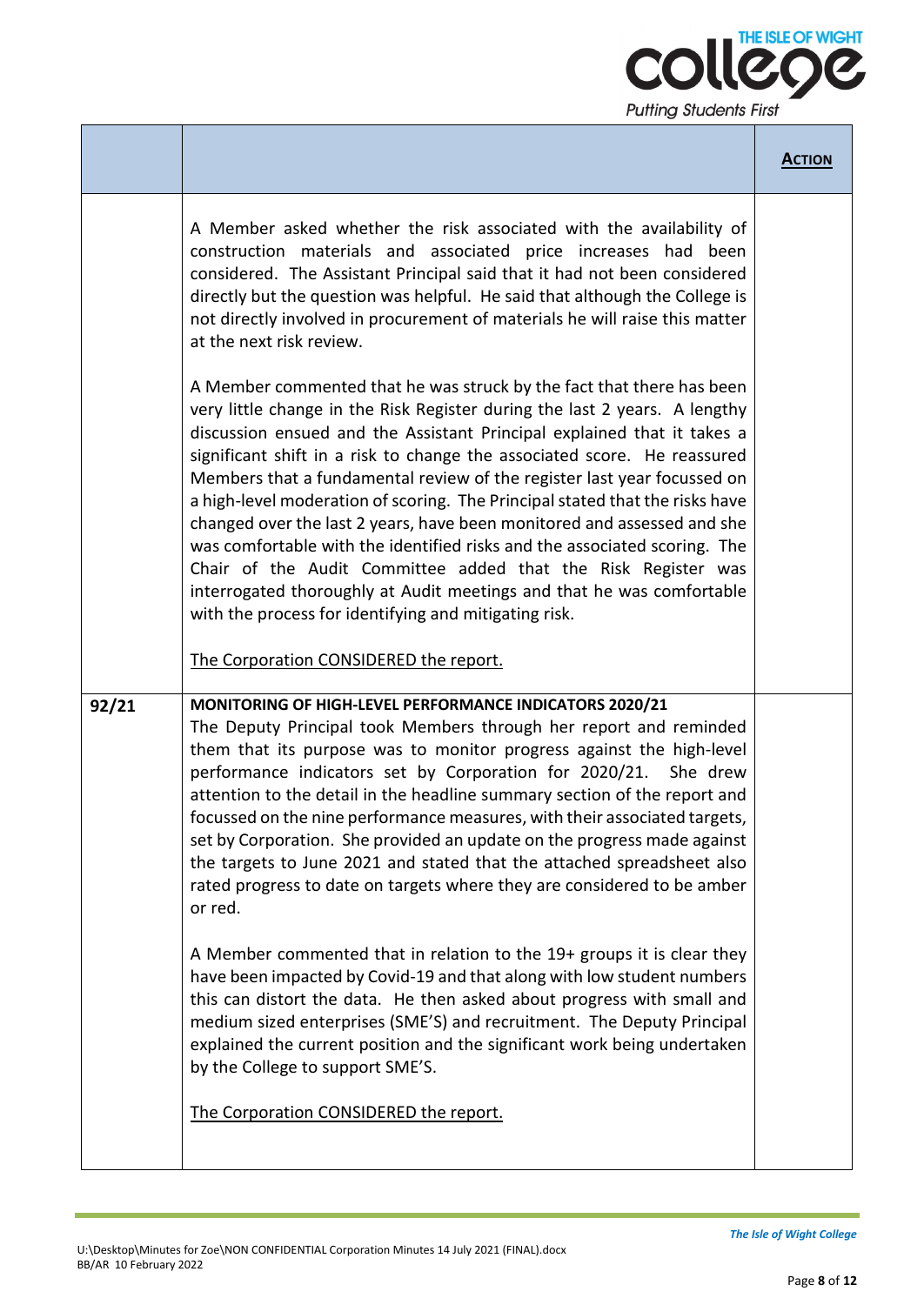

|       |                                                                                                                                                                                                                                                                                                                                                                                                                                                                                                                                                                                                                                                                                                                                                                                                                                                                              | <b>ACTION</b> |
|-------|------------------------------------------------------------------------------------------------------------------------------------------------------------------------------------------------------------------------------------------------------------------------------------------------------------------------------------------------------------------------------------------------------------------------------------------------------------------------------------------------------------------------------------------------------------------------------------------------------------------------------------------------------------------------------------------------------------------------------------------------------------------------------------------------------------------------------------------------------------------------------|---------------|
| 93/21 | HIGH LEVEL COLLEGE PERFORMANCE INDICATORS 2021/22<br>The Deputy Principal said that the purpose of the report was to consider,<br>agree and approve a set of high-level performance indicators for 2021/22.<br>She drew attention to Appendix (1) and said that the high-level College<br>performance measures and performance indicators are there for<br>consideration by Corporation and need to reflect any changing priorities<br>for 2021/22. She said that the new PI's for discussion are highlighted in<br>yellow and it is proposed that those highlighted in red will be removed.<br>PI's in blue denote wording changes/amendments to all repositioning of<br>the existing KPI. She concluded that once PI's are amended, the<br>numbering on the spreadsheet will be re-ordered as appropriate.                                                                 |               |
|       | A lengthy discussion ensued and the Deputy Principal responded in detail<br>to a number of questions.                                                                                                                                                                                                                                                                                                                                                                                                                                                                                                                                                                                                                                                                                                                                                                        |               |
|       | The Corporation APPROVED the 2021/22 high level performance<br>indicators.                                                                                                                                                                                                                                                                                                                                                                                                                                                                                                                                                                                                                                                                                                                                                                                                   |               |
|       | With the agreement of the meeting agenda items were taken out of order.                                                                                                                                                                                                                                                                                                                                                                                                                                                                                                                                                                                                                                                                                                                                                                                                      |               |
|       | <b>LEARNER INVOLVEMENT PROGRESS UPDATE</b><br>The Head of Student Advocacy and Safeguarding Services for Students<br>reminded Members that the purpose of the report was to consider the<br>College's evaluation of the impact of student views on the College's<br>activities during the 2020/21 academic year. The Chair asked how many<br>students normally attend the Student Voice meetings and the HOD said<br>that significantly more students had attended the on-line meetings than<br>would normally attend face to face meetings. A Member asked whether<br>the on-line approach would be retained in the next academic year and it<br>was noted that the College would probably adopt a blend of approaches.<br>The Corporation CONSIDERED the report.<br>Members CONSIDERED section 3.1 of the report relating to sexual harassment in<br>schools and Colleges. |               |
| 94/21 | <b>SAFEGUARDING TERMLY REPORT</b><br>The Head of Student Advocacy & Safeguarding took Members through the report<br>and informed them that an updated safeguarding policy will be considered by the<br>governor with designated safeguarding responsibility in August 2021. A final<br>policy will be presented to the October 2021 Corporation meeting for approval.<br>Members considered section 3.1 of the report relating to sexual harassment in<br>schools and colleges. The Chair thanked the HOD for drawing attention to this                                                                                                                                                                                                                                                                                                                                      |               |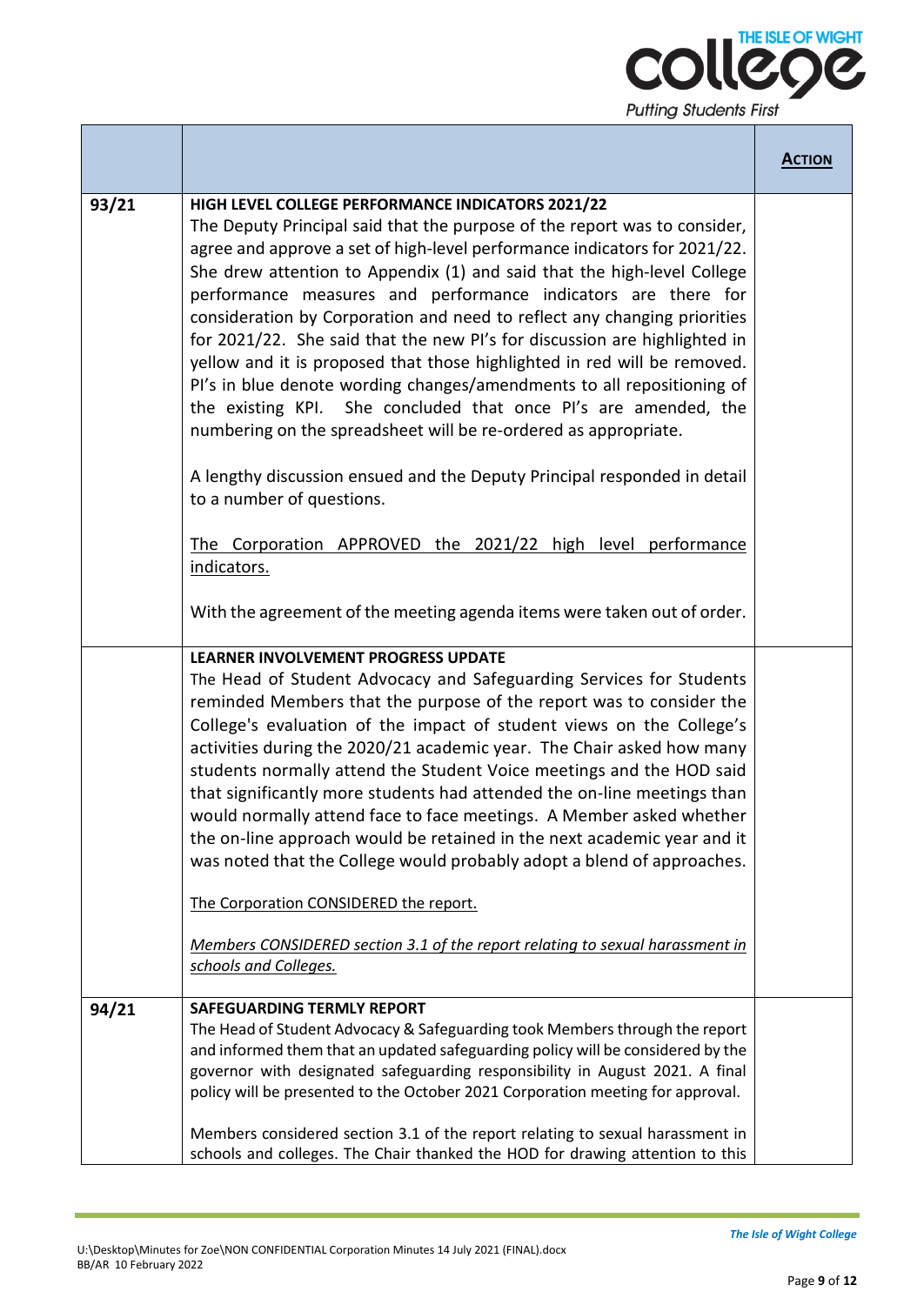

|       |                                                                                                                                                                                                                                                                                                                                                                                                                                                                                                                                                               | <b>ACTION</b> |
|-------|---------------------------------------------------------------------------------------------------------------------------------------------------------------------------------------------------------------------------------------------------------------------------------------------------------------------------------------------------------------------------------------------------------------------------------------------------------------------------------------------------------------------------------------------------------------|---------------|
|       | item and stressed that it was important to keep it on the agenda. He asked her<br>to give a brief overview of how the College plans to address this important area<br>and a comprehensive response was provided.                                                                                                                                                                                                                                                                                                                                              |               |
|       | The HOD said that since the last report to Corporation, there have been 121<br>safeguarding incidents in respect of 56 students, with 15 cases being referred to<br>children's services or the vulnerable adult team. This is a significant increase on<br>the same time in the previous year but for much of the same period last year the<br>College was closed to most students with learning taking place on line. It was<br>noted that if comparison is made to the same time 2 years ago, the number of<br>cases and referrals is much more consistent. |               |
|       | A Member asked about the low numbers, whether it meant there were no cases<br>or whether the College was less aware of them. The HOD provided a<br>comprehensive response and the Principal expanded with specific examples. A<br>further question was asked regarding how these issues play out in relation to<br>protected characteristics and the HOD provided a detailed response.                                                                                                                                                                        |               |
|       | The Corporation CONSIDERED the report and authorised the Governor with<br>designated responsibly for safeguarding and young carers to approve the<br>changes to the safeguarding policy, prior to Corporation confirming these as part<br>of the annual review of the policy at its October 2021 meeting.                                                                                                                                                                                                                                                     |               |
|       | The meeting reverted to the original agenda order.                                                                                                                                                                                                                                                                                                                                                                                                                                                                                                            |               |
| 95/21 | PAY POLICY FRAMEWORK/PAY RECOMMENDATIONS<br>It was noted that the updated pay framework policy was produced following<br>approval of changes to staff pay rates at a Remuneration Committee Meeting on<br>9 June 2021, following which full Corporation were consulted via email on 10<br>June 2021. The report seeks formal ratification of the changes to the pay<br>framework and it was noted that the changes have been factored into financial<br>planning for the current 2020/21 financial year and for 2021/22 onwards.                              |               |
|       | The Corporation RATIFIED the recommendations agreed at Remuneration<br>Committee on 9 June 2021.                                                                                                                                                                                                                                                                                                                                                                                                                                                              |               |
|       | To introduce an additional increment (APXX08) for each job family at<br>i.<br>AP04 at a cost for 2020/21 of approx. £95,000.<br>The additional increment will be phased in over 2020/21 in three stages<br>ii.<br>as detailed in paragraph 5.1.                                                                                                                                                                                                                                                                                                               |               |
|       | To reduce the overlap between job families by deleting the lowest<br>iii.<br>increment (APXX01) for each job family at AP05 and above and to<br>remove AP0403 as this increment is now the same as the current pay<br>rate for AP01/AP02.                                                                                                                                                                                                                                                                                                                     |               |
|       | To increase the pay rate for AP01/AP02 from £8.91 to £9.11 with effect<br>iv.<br>from 1 September 2021.                                                                                                                                                                                                                                                                                                                                                                                                                                                       |               |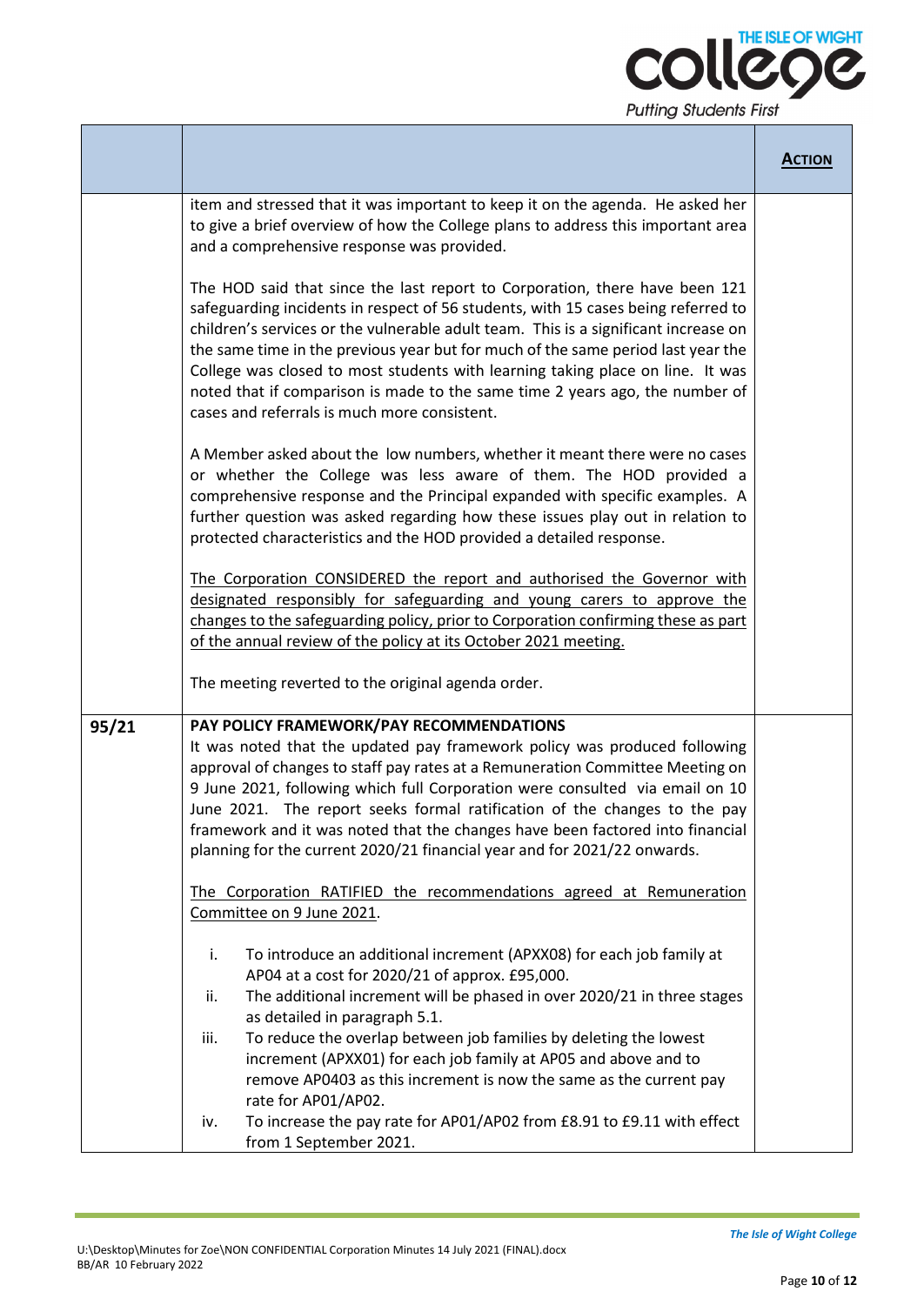

|       |                                                                                                                                                                                                                                                                                                                                                                                                                                                                                                                                                                                                                                                                                                                                                                                                                                                                                                                                                                                                                       | <b>ACTION</b> |
|-------|-----------------------------------------------------------------------------------------------------------------------------------------------------------------------------------------------------------------------------------------------------------------------------------------------------------------------------------------------------------------------------------------------------------------------------------------------------------------------------------------------------------------------------------------------------------------------------------------------------------------------------------------------------------------------------------------------------------------------------------------------------------------------------------------------------------------------------------------------------------------------------------------------------------------------------------------------------------------------------------------------------------------------|---------------|
| 96/21 | TEACHING, LEARNING AND ASSESSMENT REPORT<br>The HE Curriculum Manager took Members through the report which considered<br>the quality of teaching, learning and assessment and the effectiveness of work to<br>further enhance them. A Member thanked the HE Curriculum Manager for the<br>report and asked a question about returning to face to face teaching and whether<br>the College had had an opportunity to reflect on and review on-line learning and<br>use of technology in teaching during the lockdown periods. The HE Curriculum<br>Manager and the Principal provided a comprehensive answer, indicating that<br>much of the teaching will return to face to face, but with increased use of<br>technology and specific areas being identified for greater use of technology. A<br>question was asked whether the policy for this would be determined at course<br>or College level and the Principal said that it would be determined at College<br>level.<br>The Corporation CONSIDERED the report. |               |
| 97/21 | HIGHER EDUCATION (HE) STRATEGIC PLAN 2018/21 PROGRESS UPDATE<br>Members considered the report and were reminded that in November 2018 the<br>Corporation approved a new HE strategic plan for the period 2018/21. It was<br>noted that this plan is now coming to an end and work has commenced on<br>developing a new plan that will be presented for approval at the December 2021<br>Corporation meeting.<br>It was noted that the College has made good progress against most of the<br>objectives identified in the plan, student satisfaction on the HE courses is high<br>and the vast majority of HE students at the College complete and pass their<br>qualification, with many progressing to further study at university.<br>A Member commented that although it is disappointing that the scale of the<br>HE programme has not increased the proposed developments are excellent and<br>hopefully student recruitment will improve.<br>The Corporation CONSIDERED the report.                             |               |
| 98/21 | HEAD OF DEPARTMENT REPORT: ACCESS TO HIGHER EDUCATION<br>The HE Curriculum Manager said that the purpose of her report was to provide<br>Governors with an update on the quality of the Access to HE provision, including<br>the impact of remote on-line teaching and the return to face to face teaching.<br>Members noted that the provision was graded 1 in the 2019/20 SAR, with very<br>good retention across the course (95%), which is above the national rate (83%).<br>Members noted the positive progress of this course and the Principal said that it<br>is a flagship programme and the Access staff team do an outstanding job in<br>motivating students who often start the course with low confidence and very<br>little previous academic success.                                                                                                                                                                                                                                                  |               |